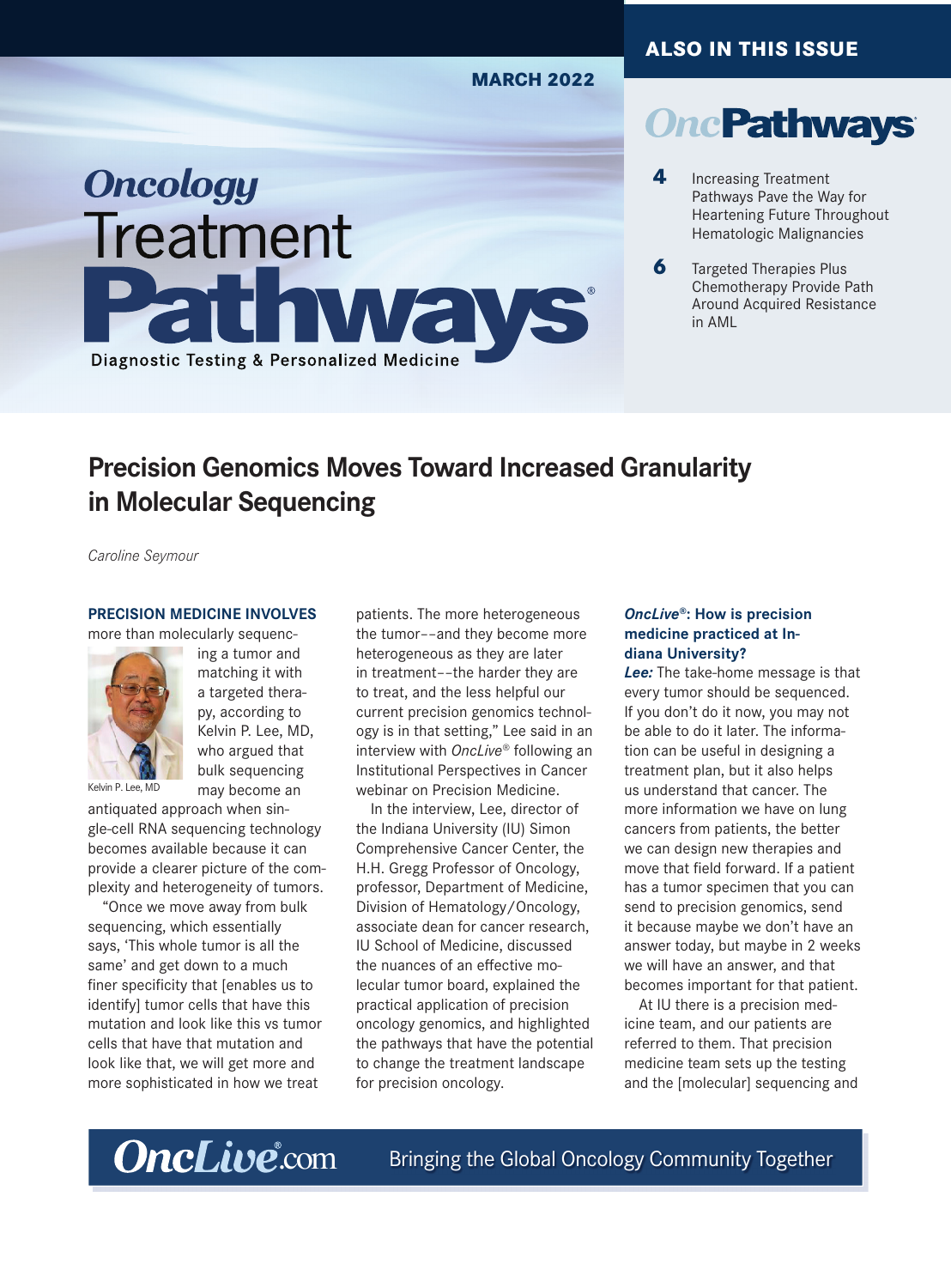then does tumor boards, where they go through the results, they talk about what abnormalities and what mutations were found and then they go through what [mutations] are potentially actionable and how we want to utilize [treatment for] those [alterations]. The nice thing about tumor boards is that all the experts are in the room, and now that we have extended [ours] to be virtual, not only can we do precision medicine downtown at University Hospital, but now we have clinics that are in our suburban and metropolitan regions. We're moving those facilities out farther, so we can do precision medicine, hopefully, out in the community. Hopefully, with the expansion, primary care physicians and community oncologists can also utilize this [opportunity to] get the referrals and then sit in virtual tumor boards and get answers for their patients.

#### **Your colleague, Bryan P. Schneider, MD, of IU Melvin and Bren Simon Comprehensive Cancer Center, presented on tailored to fit treatments. What goes into offering patients individualized treatment, and how do you see these approaches evolving?**

The key piece is not only doing the [molecular] sequencing and understanding what the mutations are, but also what you're doing with that information. For many of the mutations, the therapeutic that might be applicable to that patient or that mutation are in clinical trials. An effective precision medicine program has to not only have the expertise as to what these mutations are, what these established targets or established therapeutics are that we might be able to use, but also has to have an ongoing real-time knowledge of all the clinical trials that are available and in the literature.

Not only are there new compounds that a patient might be eligible for in a clinical trial, but there are also drugs that have been used for other things that are being repurposed for targeting mutations that we had not previously expected those drugs to be able to do. The precision medicine team must be aware of the literature, not only published literature but abstracts and journal or meeting work that says, "Maybe you can use this malaria drug to target this mutation," which may be something that had not been previously understood. That is, overall, a key piece of what makes precision medicine so effective and so important, but so difficult to do. It's not just sequencing stuff, and then saying, "There it is" and then figuring out how to manage that [patient].

Next-generation sequencing is now allowing us to get at whole genomes, instead of just testing for *BRCA*mutations or [other single-gene mutations]. We are identifying other mutations, and now instead of having to re-sequence somebody's tumor, we have all that data that's there. If something pops up that later becomes this polymorphism or this mutation that is important in this cancer, we have that data; we can go back and look at those aspects. What it allows us to do is really what I would consider the next generation of precision medicine: to understand how mutations work together.

For immunotherapy, [tumor] mutational burden has been a key driver of whether checkpoint inhibitors are important. Now as we understand more of what a person's cancer has, in terms of mutations, our informatics, our artificial intelligence, and our machine learning technology is poised to take that data and say, "if you have these 2 mutations: Are they compensating for each other, and do you have to target both?" Now, if a patient has 1 mutation, they get this 1 drug, but biology is much more complicated. There are mutations that may work in concert with each other that may develop other additional vulnerabilities that we didn't anticipate because one mutation is causing the cell to do something and another mutation is stressing the cells, so maybe there is a target that's not either one of those 2 mutations but that is in the pathways that those mutations are driving that can be gone after. The exciting thing for me is understanding that. I'm an immunologist, so understanding the complexity of cells, because immune systems see lots of things simultaneously, is really what we are looking forward to.

#### **Christopher A. Fausel, PharmD, MHA, BCOP, of IU Melvin and Bren Simon Comprehensive Cancer Center, discussed the elements of the molecular tumor board at IU. What are some of the considerations that are made during a tumor board?**

It's a very active process; patients are identified at the beginning of the week, and then the team asks: What are the mutations? What are the [alterations] that are actionable? Then they begin to sort through what treatment options are available and what the adverse effects [AEs] are. PharmDs have to ask: What are the AEs, particularly for experimental agents? What are the interactions with other drugs? How do we get these things and what literature supports the use of this agent? Then, are there odd things that we have to understand? Are there subsets of patients who have particularly bad responses that had been reported in the literature? All that gets pulled together.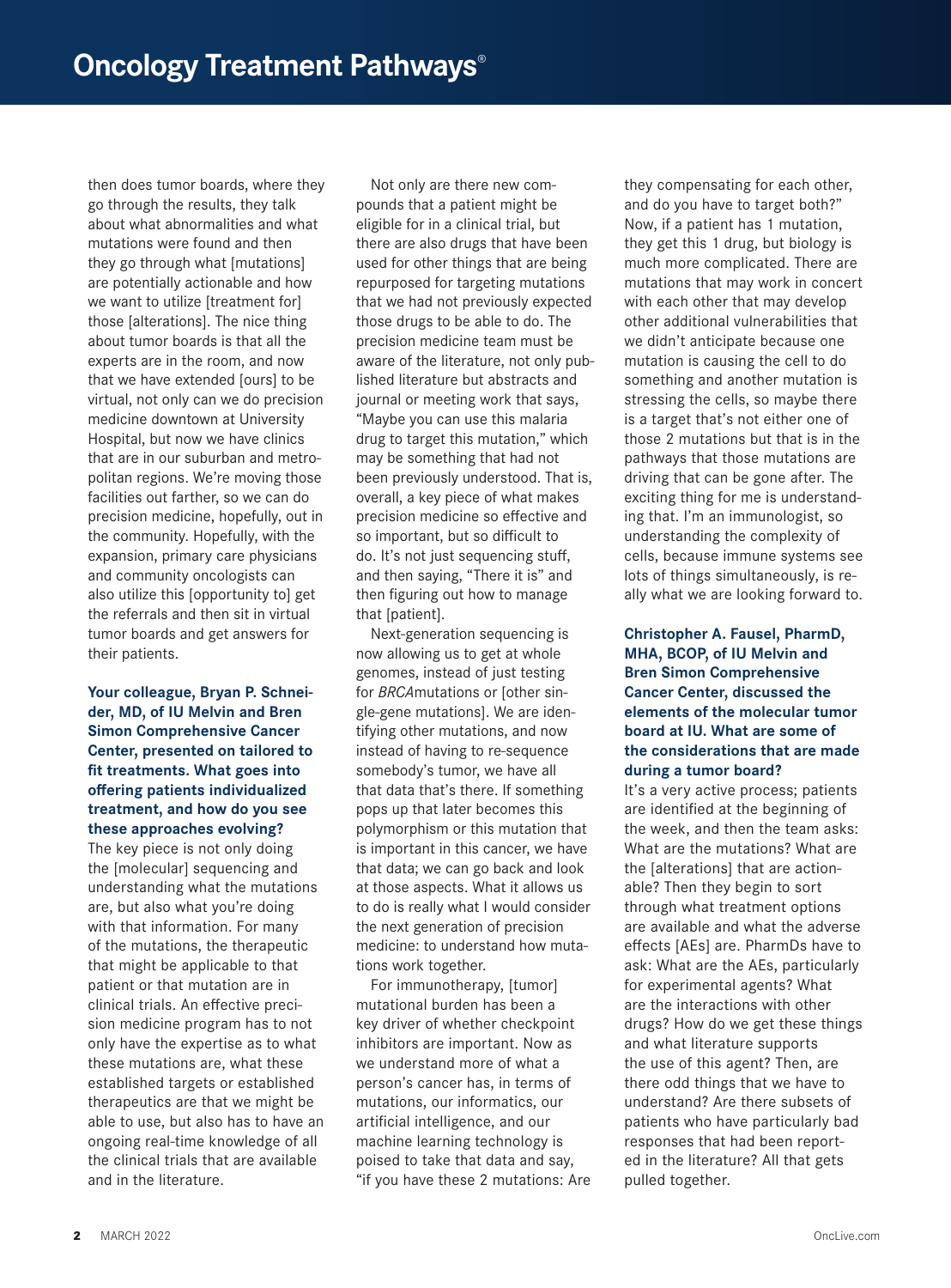# **OncPathways**

Our tumor board is later in the week where all that information is presented: the patient case is presented, the genomic description or the description of the genetic changes are reviewed, and then the treatment options are also reviewed if they're available, and the strength of each [drug] in terms of the data that says that this drug would be particularly good in this patient, or this drug would not be something that we'd be looking for in this patient. A lot of what makes tumor boards effective is that research. It's not just, I have a piece of paper says I can give this drug and then you are done. It really is a lot of thoughtful research that goes into understanding the options that a patient might have.

#### **Dr Fausel's presentation covered several case studies and treatment plans for patients. How can these examples better inform future treatment decisions?**

The case study showed what the right process is to analyze the data you get to reach a meaningful action plan. As the technology goes forward, and as our ability to detect things gets more sophisticated, as we start to move toward single-cell sequencing, for example, RNA sequencing, when we start to look at the epigenome, we will have substantially more data than we have now. Then we'll start looking at what the patient's immune system looks like when we start [molecularly] sequencing that. The amount of data that will be collected and the kinds of data that will be collected will grow exponentially.

The key piece of molecular tumor boards and the key piece of precision medicine is: How do you analyze that data? The analytical pipeline is going to be the same, the structure is going to be the same. How do you act? How do you take

that data in? How do you analyze it, and then how do you use that analysis to come to specific treatment recommendations for that patient? That framework, that pipeline is going to be the same regardless of what the data coming in is. The key thing that was important in that whole process of going through these case studies is to recognize what the steps were that were taken from the very beginning, from the actual case itself where the patient comes in with their history. How were those data put together and analyzed? How was that used to make decisions for the treatment plan for that patient? It's the structure of the analytical process that was the most important aspect of going through those case studies.

#### **Could you speak to the importance of early genomic testing vs delayed genomic testing?**

The data suggests that with early genomic testing, when you apply it to precision medicine to identify therapeutics, the anti-cancer effect, or the ability to impact a person's cancer is greater on early diagnosis than late diagnosis. There probably are a variety of biologies that are implicated by that. When a tumor has been exposed to lots of things, it probably not only has its initial mutations, but probably has a lot of adaptations that have happened because of chemotherapy that has been given that we don't necessarily pick up; it may not be a genomic abnormality, but it may be overexpression of a particular gene that confers resistance. As those tumors become more resistant to therapy, the initial driver mutations may become less important as things go forward.

It speaks to biology also, because in the beginning, probably, in tumors that have not been treated or not been heavily pretreated at the time

of diagnosis, they're probably less genetically complicated, so maybe they have just one mutation. Maybe all of them have that one mutation, you treat them with a drug, and they all die. As tumors go along, they become much more heterogeneous, so instead of one population of cancer cells, now you have 75 different populations or tribes, for example, that are living, and some of them are sensitive, some of them are different. Some of them have different mutations, and precision genomics is moving towards being able to understand complex tumors, such that some of the cells have one mutation and some of them have a completely different set of mutations. We don't pick that up right now, simply because we don't have the single-cell RNA sequencing technology yet, although that's coming.

#### **What would you like to emphasize about the future of precision genomics?**

We are beginning to see precision medicine in the context of immunotherapy. In that sense, the change in framework is it's not the cancer alone that's important because not only do you have to sequence the cancer, and understand it's genetic makeup, you also have to sequence the immune system—the normal part of the patient that is essentially the effector part. Instead of giving chemotherapy, where you're saying, "I have a drug, I know everything about that drug, and all I need to do is figure out what's going on in the cancer," if I can find that this drug will hit this piece of the cancer, then let's put those two together.

For immunotherapy, you have the cancer, which is doing stuff and it's dynamic, and it's activating the immune system and suppressing the immune system. We have to understand that, and some of the suppression that it does is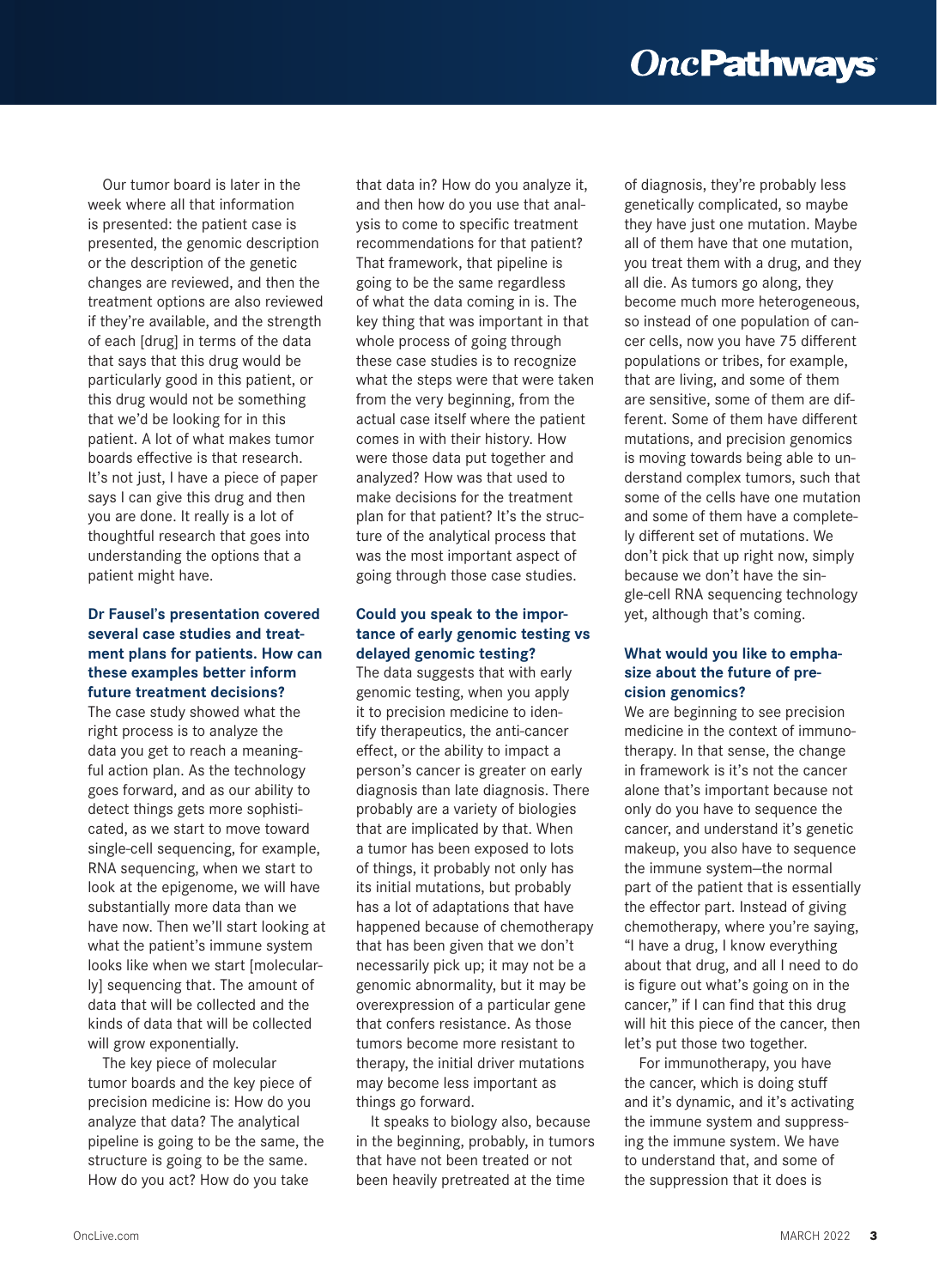not because it is suppressing the immune system, it's making the normal tissue around it suppress the immune system.

People say that cancer is a non-healing wound, so essentially, for wound healing, you don't want your immune system to fire up and start destroying all the tissue around a healing wound. Otherwise, you'll never heal. The normal body has perfectly good mechanisms to shut off your immune response and cancers take advantage of that, but that phenomenon is not in the cancer. It's in the surrounding tissue. You have to look in the surrounding tissue to see what's going on there.

Then, you have to look at the immune system because the immune system is the thing that's going to kill the cancer cell, and people have different immune systems. It's very clear that there are lots of genetic variabilities in that. Maybe that genotype within somebody's immune system is not good at getting activated by this immunotherapy. Maybe we should try something different. It's another level of complexity that precision medicine has a tremendous role in, but it becomes that much more complicated because now you're not just looking at the cancer, we're now looking at the cancer, the cancer's effect on its surrounding microenvironment, and the immune system's ability to target that cancer and perhaps live in that environment that surrounds the tumor. It's an additional level of analysis and complexity. That's coming though. With the expansion of immunotherapy that will be a much bigger piece of what we do in terms of therapy. Those kinds of analyses and guidance by precision medicine will be a key component of how we deploy immunotherapy in patients with cancer.  $\blacksquare$ 

## **Increasing Treatment Pathways Pave the Way for Heartening Future Throughout Hematologic Malignancies**

*Caroline Seymour*

#### **ONE THEME THROUGHOUT HEMATOLOGIC MALIGNANCIES**

is the abundance of therapies available to patients, whether that's



JAK inhibitors in myelofibrosis, cellular therapies in diffuse large B-cell lymphoma (DLBCL), or targeted agents in chronic lymphocytic leukemia

Stephen Oh, MD

(CLL), explained Stephen Oh, MD, PhD, who added that the availability of these agents allows for increased personalization.

"We are going to see use of all these agents to some extent, and it's going to be an evolving situation in terms of for whom these specific agents would be the best choice. Whether we're talking about myelofibrosis, CLL, DLBCL, or GVHD [graft-vs-host-disease], all these fields are evolving rapidly. It's important to keep up on latest developments because things are always changing," Oh said in an interview with *OncLive*® following an Institutional Perspectives in Cancer webinar on hematologic malignancies.

In the interview, Oh, associate professor, Department of Medicine, Division of Hematology, Department of Pathology and Immunology, Washington University School of Medicine in St. Louis, hematologist, Siteman Cancer Center, discussed current and emerging agents in myelofibrosis, advances in the treatment of patients with relapsed/refractory DLBCL, updates in acute and chronic GVHD, and CLL management.

#### *OncLive***®: In your presentation on myelofibrosis, you focused on some of the newer-generation JAK inhibitors. How do these agents distinguish themselves**  from ruxolitinib (Jakafi) and fedra**tinib (Inrebic)?**

**Oh:** Currently, we have 2 FDA-approved oral therapies for myelofibrosis: the JAK inhibitors ruxolitinib and fedratinib.\* Those drugs are commonly used for the treatment of patients with myelofibrosis, and the benefits of those drugs largely relate to improvement in symptoms, a reduction in symptomatic splenomegaly, and things like that. We are anticipating that 2 additional JAK inhibitors are going to be approved and become commercially available soon and those are pacritinib [Vonjo] and momelotinib, each of which have distinct properties in addition to providing similar aspects of spleen and symptom response as the other JAK inhibitors.

Pacritinib seems to cause little thrombocytopenia, so it may have a niche in those patients with myelofibrosis who have very low platelet counts. Momelotinib is unique in terms of ameliorating anemia, which is distinct compared with the other JAK inhibitors and likely relates, at least in part, to the drug targeting not just JAK1/2 but also ACVR1, which is involved in the production of hepcidin. With that mechanism, the drug does provide anemia benefits and, for that reason, could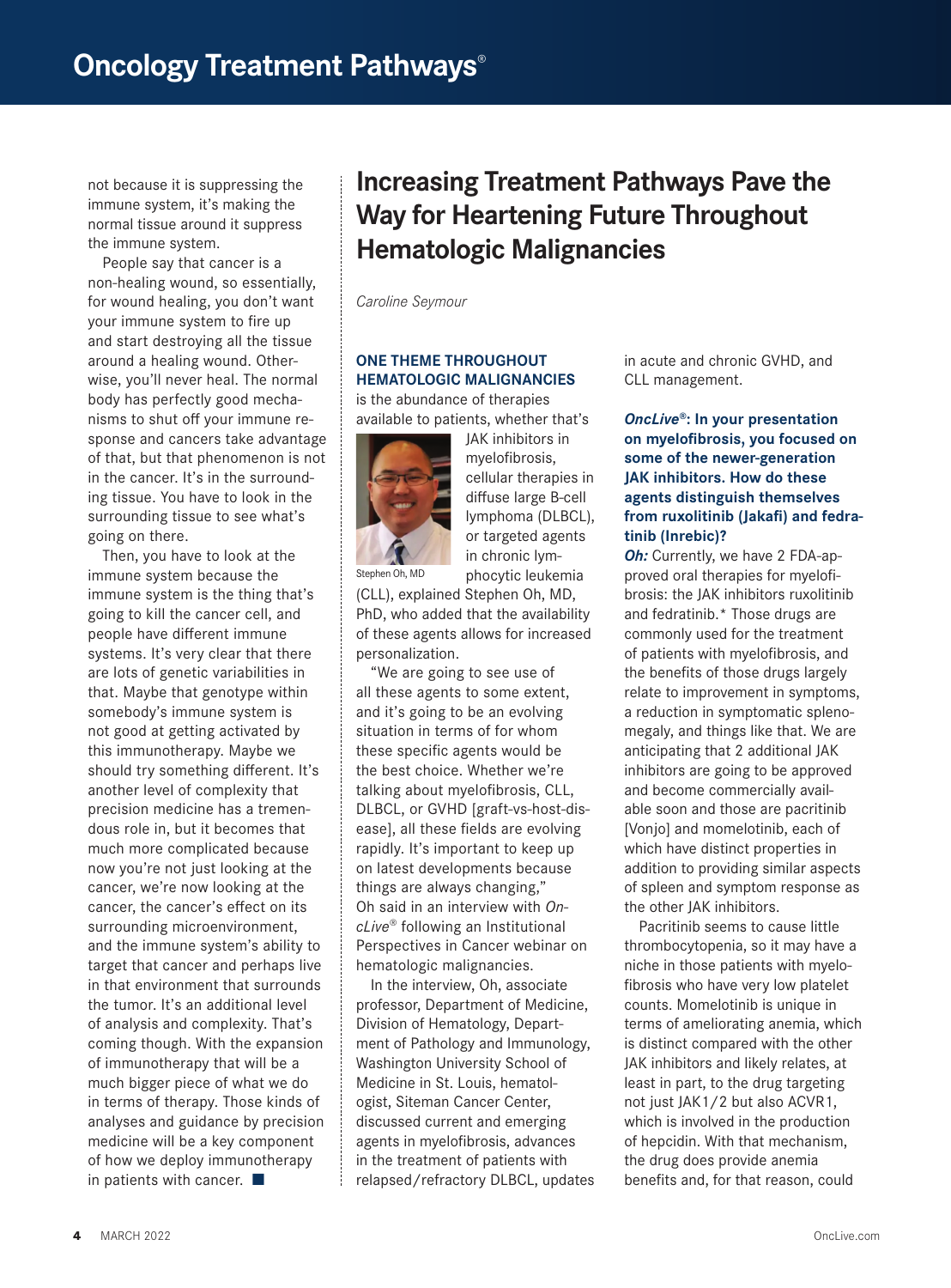# **OncPathways**

be a particularly useful option for patients with myelofibrosis who have severe anemia.

#### **Where might these newer agents play a role in treatment among current staples like ruxolitinib?**

Currently, ruxolitinib is the most widely used oral therapy for patients with myelofibrosis. As we go forward, it is going to continue to be frequently used, particularly as initial treatment for patients who have significant symptoms and large spleens and symptoms related to that, etc. Over time [we will see] subgroups of patients for whom choosing a different agent, either initially or as a second-line or beyond agent makes [more] sense [than ruxolitinib]. For patients whose primary problem is anemia, perhaps momelotinib would be a good choice. For those patients with severe thrombocytopenia, pacritinib would be a good choice.

#### **In terms of development therapeutics, which agents are the most exciting to you?**

It really is, overall, quite an exciting time in terms of developmental therapeutics for patients with myelofibrosis. There is approximately 9 ongoing phase 3 studies with novel agents for patients with myelofibrosis. We anticipate that at least some of those agents will be approved soon. Some of the specific agents that I would highlight include pelabresib, which is a BET inhibitor from Constellation.

That drug appears to provide some degree of symptom and spleen benefits, but also some degree of anemia benefits. This drug is being studied alone and in combination with ruxolitinib, and if it were to become commercially available, the one question would be: Can we pair it with a different JAK inhibitor besides ruxolitinib? There are so

many different scenarios for which that drug could be used, but it's looking very promising. We'll see whether the ongoing phase 3 study leads to approval soon.

Other agents to be excited about include navitoclax, which is a BCL-XL/BCL-2 inhibitor, which is also currently in phase 3 studies. That agent also could potentially be paired with ruxolitinib or another JAK inhibitor or be used as monotherapy. There has been some hint from early data that it might, again, provide some degree of spleen and symptom benefit, but perhaps other measures of disease efficacy and perhaps some degree of molecular response. Those are things that we'll be continuing to look out for.

We also have other agents such as parsaclisib, which is a PI3 kinase inhibitor and imetelstat, which is now in phase 3 testing. The list goes on and on, and beyond that, of course, there are agents in early-phase studies, which are looking intriguing.

Broadly speaking, as the field moves forward, and as we are seeing some promising developments with some of these novel agents, we're looking at the fundamental question of whether we can or should focus on measures of efficacy that are beyond or distinct from symptom and spleen benefits. This is where this notion of what constitutes disease-modifying therapy has come into play and become the subject of vigorous debate in the field. By whatever definition one might use as far as disease-modifying therapy, [we then have to determine] which agents seem to have the capacity, potentially, to provide that. Historically, most of the studies have utilized spleen reduction or symptom benefit as the primary end points. Now we're considering whether we can look at things like overall survival or

other measures that might reflect disease-modifying activity as end points in these studies.

#### **Turning to the presentation that Iskra Pusic, MD, of Siteman Cancer Center, gave on updates in acute and chronic GVHD, what stood out to you about the progress that has been in this setting?**

It's clear from Dr Pusic's presentation, that there has been tremendous progress in the development of new agents to treat patients with acute and chronic GVHD, and that pertains to agents that are commercially available, as well as those that are currently under investigation, which is exciting. It has also become clear from some of the research that has been conducted at Washington University how that has evolved from bench to bedside in terms of, for instance, the application of JAK inhibitors in that setting. It has been an exciting development to see progress along those lines.

#### **Moving on to the presentation Neha Mehta-Shah, MD, MSCI, of Siteman Cancer Center, gave on advances in the management of relapsed/refractory DLBCL, what has become clear about the treatment paradigm?**

Relapsed/refractory DLBCL is a situation, again, where there has been tremendous progress over the past several years to the point that there's a plethora of potential options or pathways to consider for patients in this category. Treating physicians have a bit of a conundrum as to whether to pursue cellular therapies or transplant or other novel agents and in what sequence makes sense for individual patients. It's nothing but a good thing that now there are so many different types of options and specific therapies.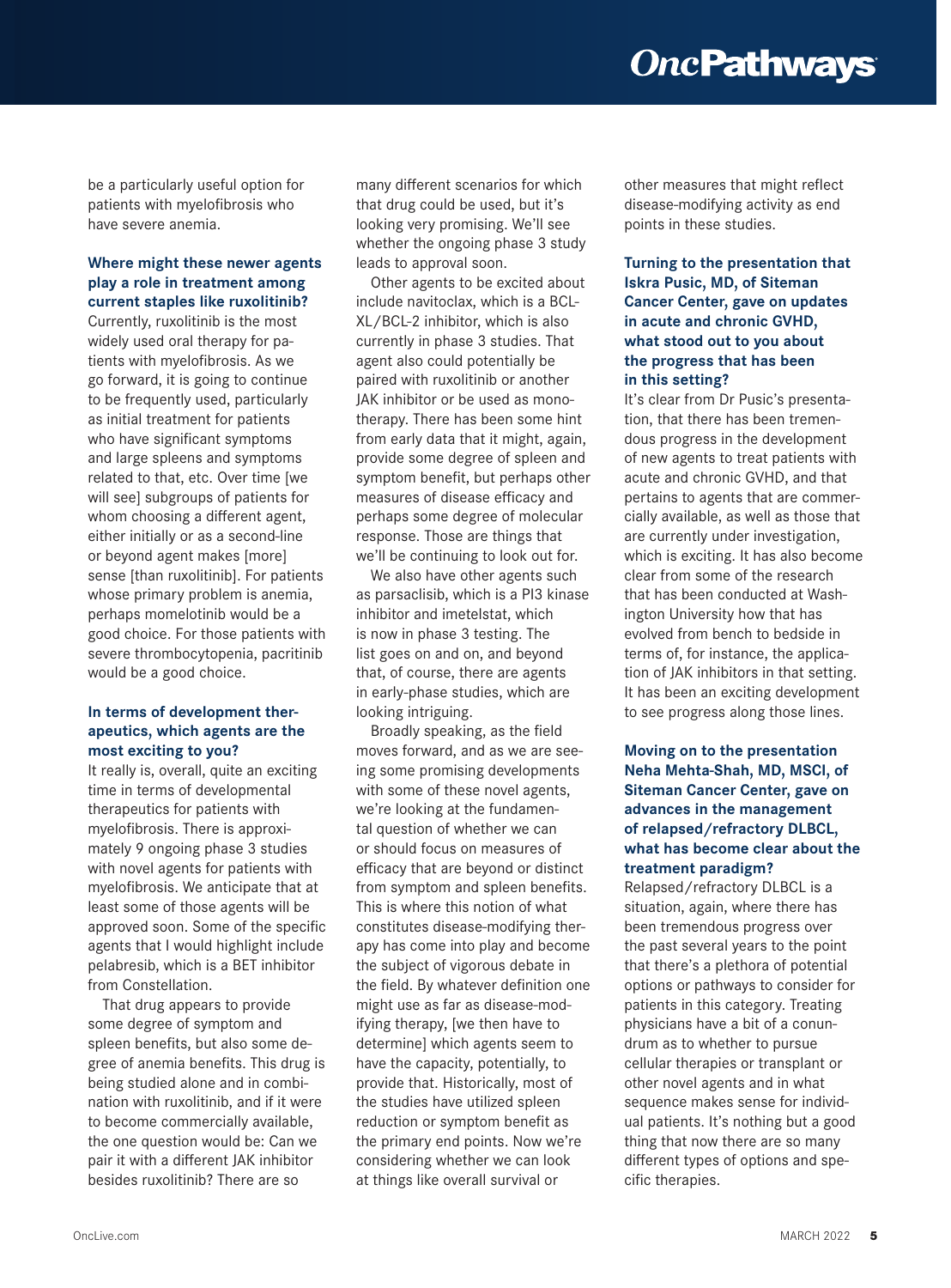**Brad S. Kahl, MD, of Siteman Cancer Center, closed out the night by speaking about CLL management. What distinguishes the treatment paradigm from that of other hematologic malignancies?** What I took from Dr Kahl's presentation is that in the CLL field, once again, I'm very heartened to see that there has been quite a bit of progress in terms of new agents

in this field. For some patients, it is a now a realistic option that traditional chemotherapy perhaps could be avoided in the appropriate setting. It's also become quite clear that with more experience with the different targeted agents, now second-generation and even third-generation agents, which are coming to the forefront, in terms of efficacy and adverse effect profile, [physicians know] which agents might be preferentially used.  $\blacksquare$ 

**\****Editor's Note*: This interview took place prior to the February 28, 2022, FDA approval of pacritinib for the treatment of adult patients with intermediate- or high-risk primary or secondary (post-polycythemia vera or post-essential thrombocythemia) myelofibrosis with a platelet count below  $50 \times 10^9$ /L.

## **Targeted Therapies Plus Chemotherapy Provide Path Around Acquired Resistance in AML**

*Kyle Doherty*

#### **TARGETED THERAPIES,** spe-

cifically those agents directed at mutated proteins and aberrant protein-to-protein inter-



actions, have been shown to improve survival among patients with relapsed or refractory acute myeloid leukemia (AML). However,

developed resistance to targeted therapies has proved to be a problem, according to a presentation by Eytan M. Stein, MD, during the *26th Annual* International Conference on Hematologic Malignancies®. 1

"The challenge of single-agent inhibitors is [developed] resistance," Stein, director of the Program for Drug Development in Leukemia, Memorial Sloan Kettering Cancer Center in New York, New York, said. "We can overcome the resistance by moving agents upfront in combination with broadly active standard of care agents, [such as] chemotherapy."

#### **Addressing RAS Pathway Mutations** *FLT3*

Approximately 30% of patients with AML display mutations in the FMS-like tyrosine kinase 3 receptor (FLT3). Among these patients, 23% have FLT3-internal tandem duplications (FLT3-ITD) and 7% have FLT3-tyrosine kinase domain mutations (FLT3-TKD).<sup>2</sup> Several agents have been investigated in the space, however a lack of prolonged efficacy remains a challenge for their integration into clinical practice.

Investigators evaluated midostaurin, a multitargeted tyrosine kinase inhibitor, in patients with wild-type or *FLT3*-mutant relapsed or refractory AML or MDS in a phase 2B study (NCT00045942). Among the 95 patients enrolled in the study, 35 were *FLT3*-mutant and 57 had wildtype disease. Patients were treated with 50 mg or 100 mg of midostaurin twice daily.

Patients with *FLT3*-mutant disease experienced an overall response rate (ORR) of 71%, with all responses being blast responses. Patients

with wild-type disease had an ORR of 56%; 24 patients had a blast response. The study authors concluded that midostaurin displayed hematologic activity in both patients with *FLT3*-mutant and wild-type disease, but there were no clear differences in the blast responses when stratified by type of *FLT3* mutation or dose of study drug.

"Midostaurin is a relatively weak FLT3-inhibitor," Stein said. "[Investigators observed] some decrease in the level of blast, but nothing that was good enough to be a true complete remission [CR]. In the relapsed or refractory setting, midostaurin has very little, if any, significant clinical activity."

In the phase 3 QuANTUM-R trial (NCT02039726), the potent, selective type 2 FLT3 inhibitor quizartinib was compared with salvage chemotherapy in patients with relapsed/ refractory *FLT3*-ITD–positive AML. Patients were randomized 2:1 to received either quizartinib ( $n = 245$ ) or salvage chemotherapy  $(n = 122)$ and the primary end point of the study was overall survival (OS). At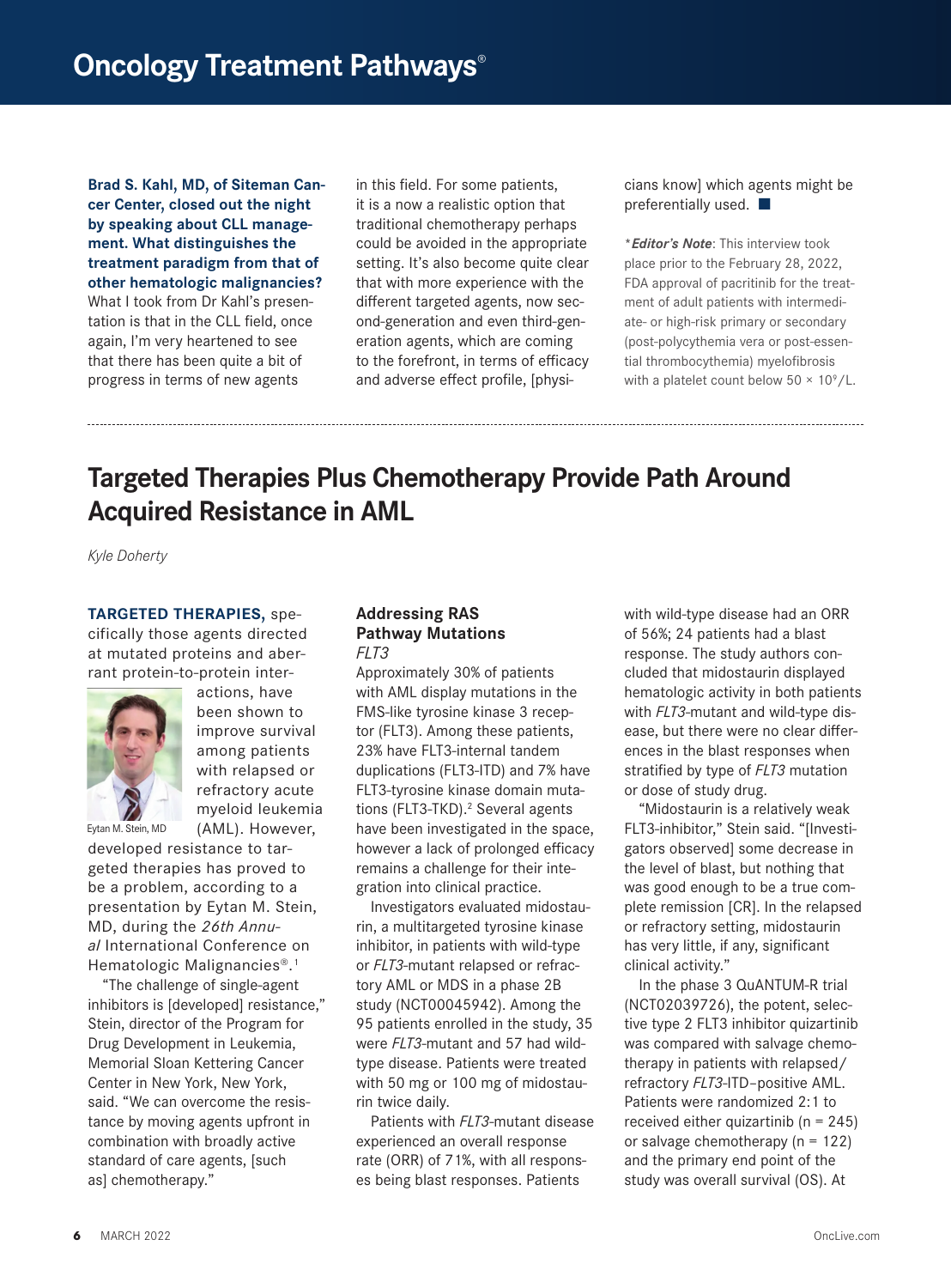a median follow-up of 23.5 months (range, 15.4-32.3), the median OS in the quizartinib group was 6.2 months (range, 5.3-7.2) compared with 4.7 months (range, 4.0-5.5) in the chemotherapy group (HR, 0.76; 95% CI, 0.58-0.98; *P* = .02).3

Stein noted that although a survival benefit was observed with single agent quizartinib, the FDA did not approve the drug, but it has been approved for use in Japan.

In a similar phase 3 study, ADMIRAL (NCT02421939), the FLT3-inhibitor gilteritinib (Xospata) was compared with salvage chemotherapy in patients with relapsed or refractory AML harboring a *FLT3*-ITD mutation. Patients were randomized 2:1 to received either gilteritinib (n = 247) or salvage chemotherapy  $(n = 124)$ . The primary end points of the trial were OS and CR/CR with partial hematologic recovery (CRh) rate. Patients treated with gilteritinib experienced a median OS of 9.3 months s 5.6 months in the salvage chemotherapy arm (HR, 0.665; 95% CI, 0.518-0.853; 2-sided  $P = .0013$ ).<sup>4</sup>

"You will notice in both of these studies that there is a tail to the curve, where almost no patients end up surviving very long," Stein said. "And if you just gave these patients FLT3-inhibitors and didn't follow that up with an allogeneic stem cell transplant, I would argue that nearly all of these patients end up relapsing by a year after going on therapy, whether they go on quizartinib or gilteritinib."

Stein explained that the 3 most common mutations among patients who relapsed on gilteritinib were *FLT3*-F691L, *NRAS*, and *KRAS*. The *FLT3*-F691L mutation is a "gatekeeper mutation" that can prevent the binding of gilteritinib, reducing efficacy and ultimately leading to resistance against the agent, Stein said. The RAS mutations then

become the driving mutations in disease growth via clonal evolution.<sup>5</sup>

#### *IDH1/2*

Another mutation type common in patients with AML are mutations of isocitrate dehydrogenase 1 (IDH1) and isocitrate dehydrogenase 2 (IDH2), which are observed in up to 25% of patients with AML. Patients with an *IDH1* or *IDH2* mutation experience an increase in intracellular beta hydroxyglutarate, freezing the cell in an undifferentiated state, Stein said. *IDH1* and *IDH2* are mutations of clinical interest because if effectively drugged and the intracellular beta hydroxyglutarate is decreased, cells will begin differentiating again and patients will go into a complete clinical remission, Stein explained.

The IDH1 inhibitor ivosidenib (Tibsovo) was examined as a single agent in patients with relapsed or refractory AML harboring an *IDH1* mutation in a phase 1 trial (NCT02074839). In the primary efficacy population ( $n = 125$ ), the median OS was 9.0 months (95% CI, 7.1-10.0). Among patients who experienced a CR or CRh (n = 38), the median OS was 18.8 months (95% CI, 14.2-not estimable [NE]). Similar to patients treated with FLT3 inhibitors, a drop off in survival was seen around 12 to 16 months because of relapse, Stein noted.<sup>6</sup>

Enasidenib (Idhifa), an IDH2 inhibitor, was also tested as a single agent in patients with *IDH2*-mutant AML in a phase 1/2 trial (NCT01915498). The efficacy results with enasidenib were very similar to those seen with ivosidenib, Stein noted. Specifically, the median OS was 8.8 months (95% CI, 7.8-9.9) among all treated patients (n = 214) and the median OS for patients who achieved a CR  $(n = 42)$ was 18.9 months (95% CI, 14.5-24).

The same drop in survival at the tail of the curve was observed.<sup>7</sup>

"The most common causes of relapse [among patients treated with IDH inhibitors] are RTK pathway mutations and [new] mutations in IDH," Stein said. "One of the mutations in IDH can be a second site mutation that can prevent drug binding. The other mutations that we see in IDH are what we call isoform switching. Isoform switching is a mechanism of clonal evolution, when you have a patient with *IDH2*-mutant AML and you give them an IDH2 inhibitor, there are some cases where *IDH1* mutation then pops up and takes over driving the disease."

Stein went on to explain that the same mechanism of isoform switching can occur where *IDH1*-mutant disease can switch to *IDH2*-mutant disease. Any new targeted therapy will eventually experience problems with resistance, more than likely through second site mutations or clonal evolution, Stein said.

#### **Tackling Resistance**

To overcome problems with resistance, targeted therapies are being examined in combination with intensive chemotherapy. Midostaurin plus chemotherapy was evaluated in patients with AML harboring an *FLT3* mutation in a phase 3 trial (NCT00651261). The study design consisted of 1 to 2 cycles of induction chemotherapy (cytarabine plus daunorubicin) plus midostaurin or placebo. If patients achieved CR, consolidation high-dose cytarabine was administered in combination with midostaurin or placebo for 4 cycles. If CR persisted, patients received single-agent targeted therapy for 12 cycles.

Patients treated with the combination experienced a median OS of 74.7 months (95% CI, 31.5-not reached) compared with 25.6 months among patients who re-

# **OncPathways**